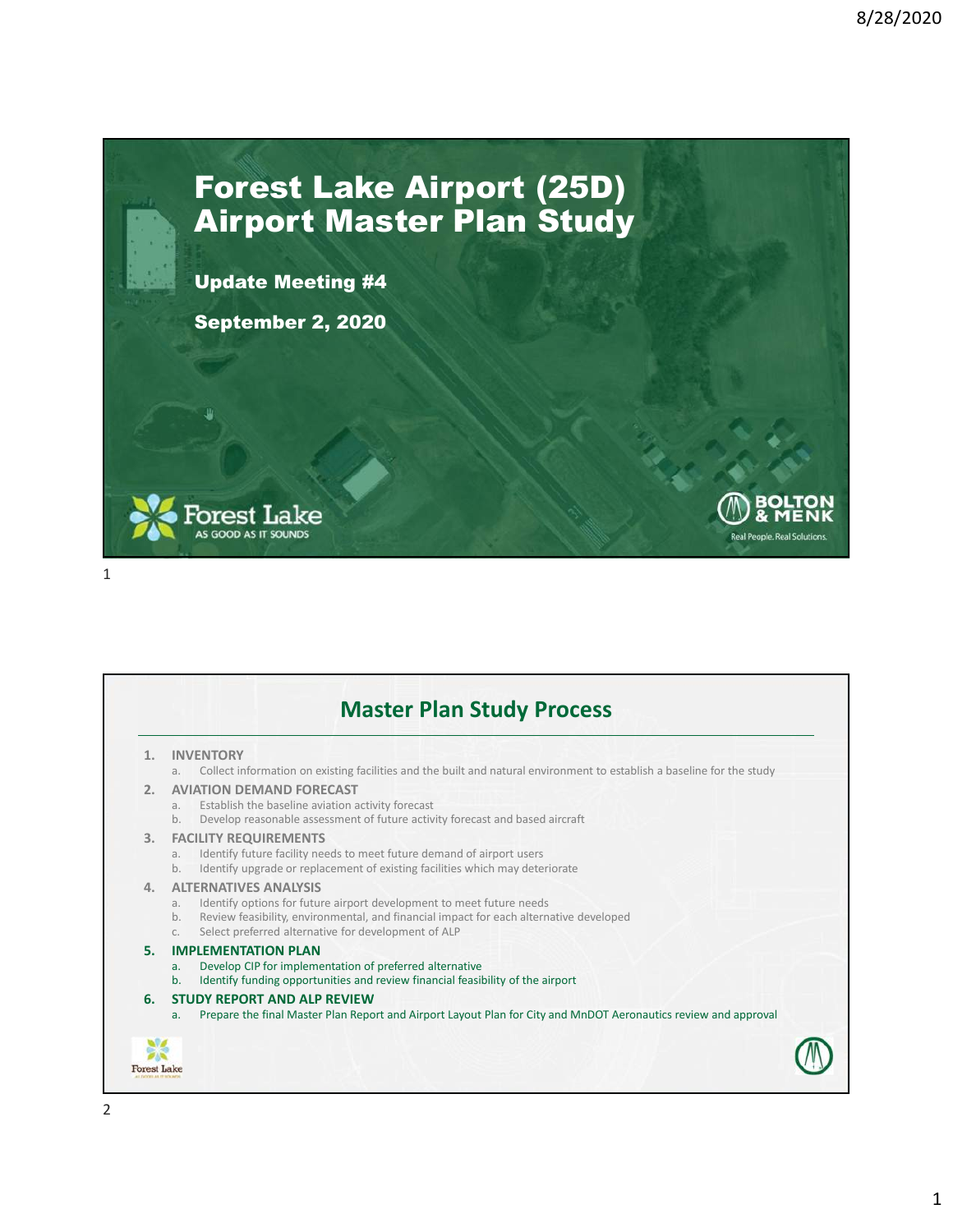

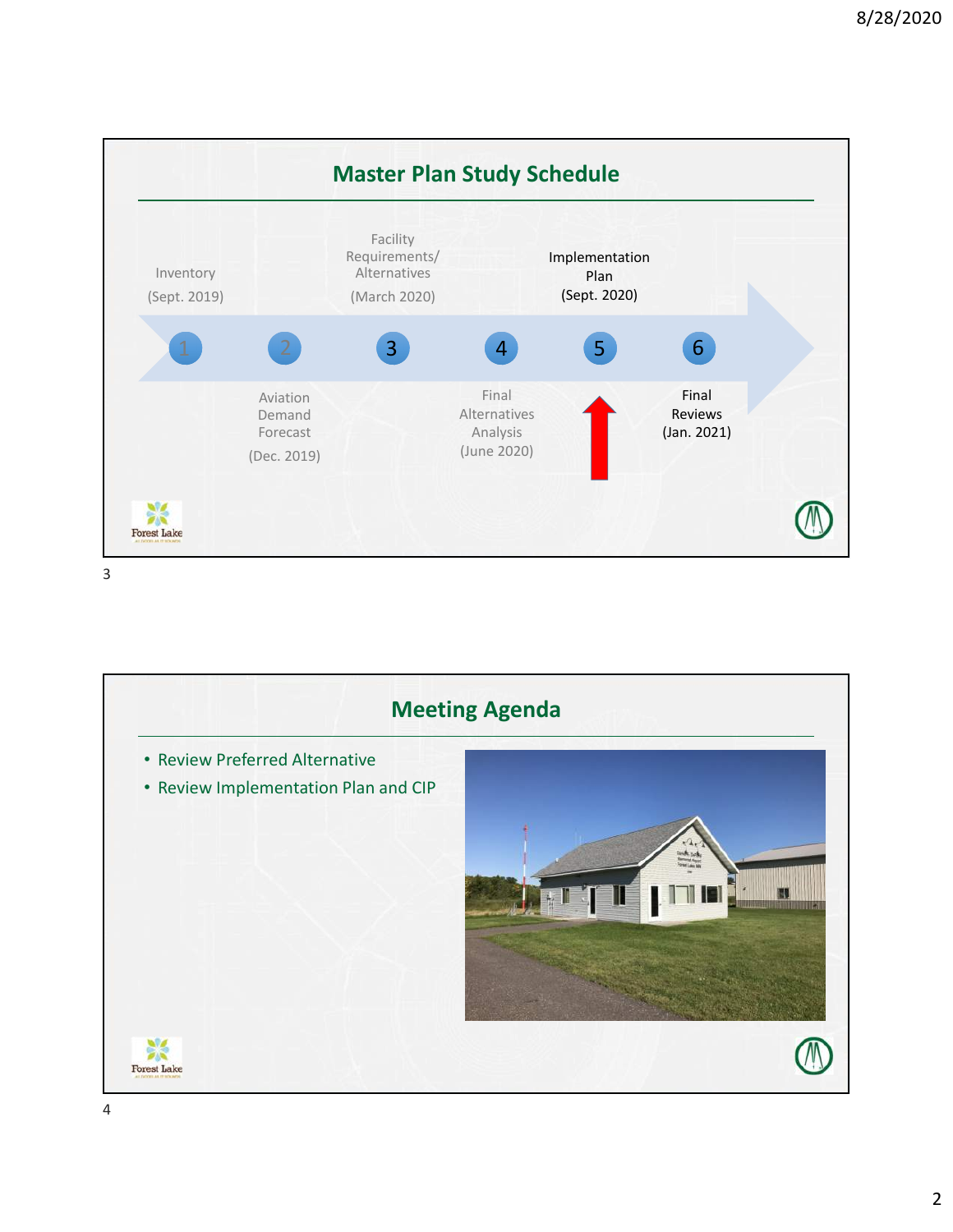



- 20-year CIP for improvement projects at the Airport.
- State and local funding available for Forest Lake.
- Assumed 80% State funding participation rate.
- State General Obligation Bonds is another funding opportunity.
- Near-Term (0-5 years); Mid-Term (6-10 years); and Long-Term (11-20 years) plan.
- Project justification will need to be provided prior to construction of any projects.
- Cost are estimated in 2020 dollars.
- The further out the project the less firm the timing and project cost.

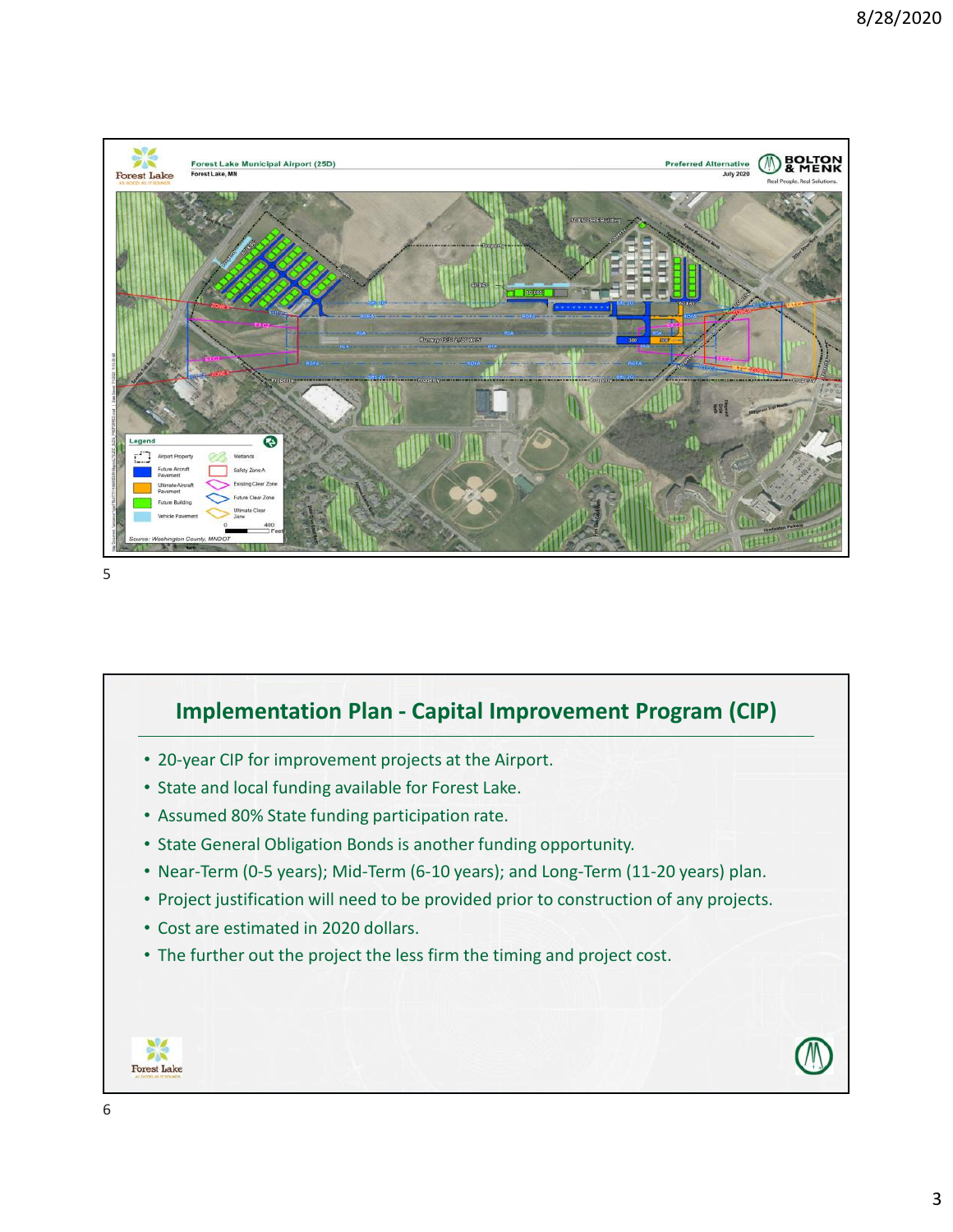

| <b>STATE</b><br><b>FY</b> | <b>PROJECT NAME</b>                                               | <b>PURPOSE &amp; JUSTIFICATION</b>                                                                                                             | <b>SCOPE</b>                                                                                                      | <b>TRIGGERING EVENT</b>                                               | <b>ESTIMATED</b><br><b>COST (2020)</b><br><b>DOLLARS)</b> | <b>STATE</b><br><b>FUNDING</b><br>(80%) | <b>LOCAL</b><br><b>FUNDING</b><br>(20%) |
|---------------------------|-------------------------------------------------------------------|------------------------------------------------------------------------------------------------------------------------------------------------|-------------------------------------------------------------------------------------------------------------------|-----------------------------------------------------------------------|-----------------------------------------------------------|-----------------------------------------|-----------------------------------------|
| 2022                      | <b>SOUTH TAXILANES</b><br><b>CONSTRUCTION</b>                     | Hangar Taxilane construction is required to allow<br>for the construction of additional private hangars.                                       | Design & Construct Taxilanes<br>(1.050' x 25'): Extend<br><b>Watermain and Sanitary</b><br><b>Sewer Utilities</b> | Immediate need waiting<br>on availability of State<br>funding         | \$501,685.20                                              | \$401,348.16                            | \$100,337.04                            |
| 2022                      | RUNWAY/TAXIWAY INFIELD<br><b>DRAINAGE IMPROVEMENTS</b>            | Improve surface water drainage for the infield<br>area north of Taxiway A2 between the Runway<br>and Taxiway.                                  | <b>Extension of Underground</b><br>Drain Tile                                                                     | State funding availability                                            | \$192,260.00                                              | \$153,808.00                            | \$38,452.00                             |
| 2023                      | <b>TAXILANE BRAVO EXTENSION</b>                                   | Hangar Taxilane extension is required to allow for<br>construction of larger corporate hangars.                                                | Design & Extend Taxilane<br>$(370' \times 25')$                                                                   | Corporate Hangar<br>interest                                          | \$276,655,40                                              | \$221,324.32                            | \$55,331.08                             |
| 2023                      | AIRFIELD PAVEMENT<br>MAINTENANCE - CRACK REPAIR                   | Routine pavement maintenance based upon a<br>pavement management program to extend their<br>useful life.                                       | Crack Repair of Runway,<br>Apron, Taxiway, & Taxilanes                                                            | State funding availability                                            | \$33,300.00                                               | \$26,640.00                             | \$6,660.00                              |
| 2024                      | <b>APRON EXPANSION</b>                                            | Expand Apron to allow for tie-downs on a paved<br>surface.                                                                                     | Design and Expand Apron<br>$(515' \times 80')$                                                                    | State funding availability                                            | \$501,977.20                                              | \$401,581.76                            | \$100,395.44                            |
| 2025                      | TAXIWAY A3 EXTENSION                                              | Extend Connecting Taxiway A3 to Taxilane Bravo<br>to reduce congestion along Taxiway A2.                                                       | Design & Extend Taxilane<br>$(150' \times 35')$                                                                   | State funding availability                                            | \$84,753.00                                               | \$67,802.40                             | \$16,950.60                             |
| 2026                      | 300-FOOT RUNWAY 13/31 AND<br>TAXIWAY A EXTENSION TO<br>3,000-FEET | Runway extension is needed to safely and<br>efficiently accommodate flights to and from 25D<br>by current and future critical design aircraft. | Design & Extend Runway<br>and Taxiway (300' x 75') &<br>$(485' \times 35')$                                       | <b>New Critical Aircraft</b><br>requiring 3,000-feet<br>Runway length | \$733,121.48                                              | \$586,497.18                            | \$146,624.30                            |
| 2026                      | AIRFIELD PAVEMENT<br>MAINTENANCE - CRACK REPAIR<br>& SEAL COAT    | Routine pavement maintenance based upon a<br>pavement management program to extend their<br>useful life.                                       | Crack Repair & Seal Coat of<br>Runway, Apron, Taxiway, & State funding availability<br>Taxilanes                  |                                                                       | \$191,100.00                                              | \$152,880.00                            | \$38,220.00                             |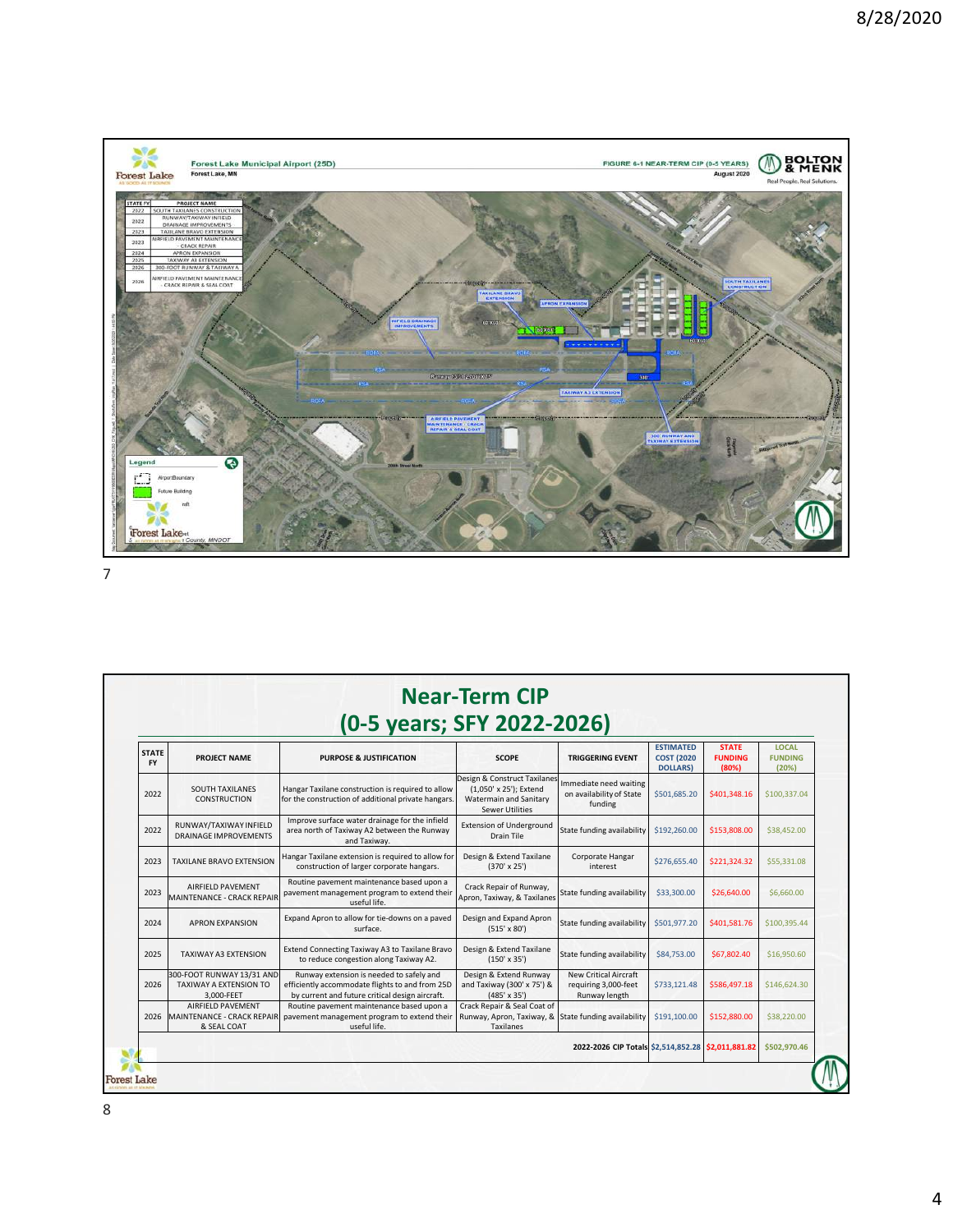

| <b>STATE</b><br><b>FY</b> | PROJECT NAME                                                   | <b>PURPOSE &amp; JUSTIFICATION</b>                                                                                                                 | <b>SCOPE</b>                                                                                     | <b>TRIGGERING EVENT</b>                                         | <b>ESTIMATED</b><br><b>COST (2020)</b><br><b>DOLLARS</b> | <b>STATE</b><br><b>FUNDING</b><br>(80%) | <b>LOCAL</b><br><b>FUNDING</b><br>(20%) |
|---------------------------|----------------------------------------------------------------|----------------------------------------------------------------------------------------------------------------------------------------------------|--------------------------------------------------------------------------------------------------|-----------------------------------------------------------------|----------------------------------------------------------|-----------------------------------------|-----------------------------------------|
| 2027                      | PARKING LOT EXPANSION                                          | Expansion of existing automobile parking lot to<br>meet growing demands of public parking spaces<br>for pilots, passengers, visitors, and tenants. | Design & Construct Parking<br>Lot (2,000 SF)                                                     | Increased parking<br>demand                                     | \$226,416.80                                             | \$181,133.44                            | \$45,283.36                             |
| 2029                      | AIRFIELD PAVEMENT<br>MAINTENANCE - CRACK REPAIR<br>& SEAL COAT | Routine pavement maintenance based upon a<br>pavement management program to extend their<br>useful life.                                           | Crack Repair & Seal Coat of<br>Runway, Apron, Taxiway, & State funding availability<br>Taxilanes |                                                                 | \$202,600.00                                             | \$162,080.00                            | \$40,520.00                             |
| 2030                      | <b>NORTH TAXILANES</b><br><b>CONSTRUCTION - PHASE 1</b>        | Hangar Taxilane construction is required to allow<br>for the construction of additional private hangars.                                           | Design & Construct<br>Taxilanes (1,400' x 25')                                                   | Private Hangar interest<br>and availability of State<br>funding | \$467,740.20                                             | \$374,192.16                            | \$93,548.04                             |
| 2031                      | MAINTENANCE EQUIPMENT<br><b>BUILDING CONSTRUCTION</b>          | Enclosed on-airport storage building for snow<br>removal and ground maintenance equipment.                                                         | Construct 50' x 50' SRE<br><b>Building</b>                                                       | State funded SRE and<br>maintenance equipment                   | \$365,000.00                                             | \$292,000.00                            | \$73,000.00                             |
|                           |                                                                |                                                                                                                                                    |                                                                                                  | 2027-2031 CIP Totals \$1,261,757.00 \$1,009,405.60              |                                                          |                                         | \$252,351.40                            |
|                           |                                                                |                                                                                                                                                    |                                                                                                  |                                                                 |                                                          |                                         |                                         |
|                           |                                                                |                                                                                                                                                    |                                                                                                  |                                                                 |                                                          |                                         |                                         |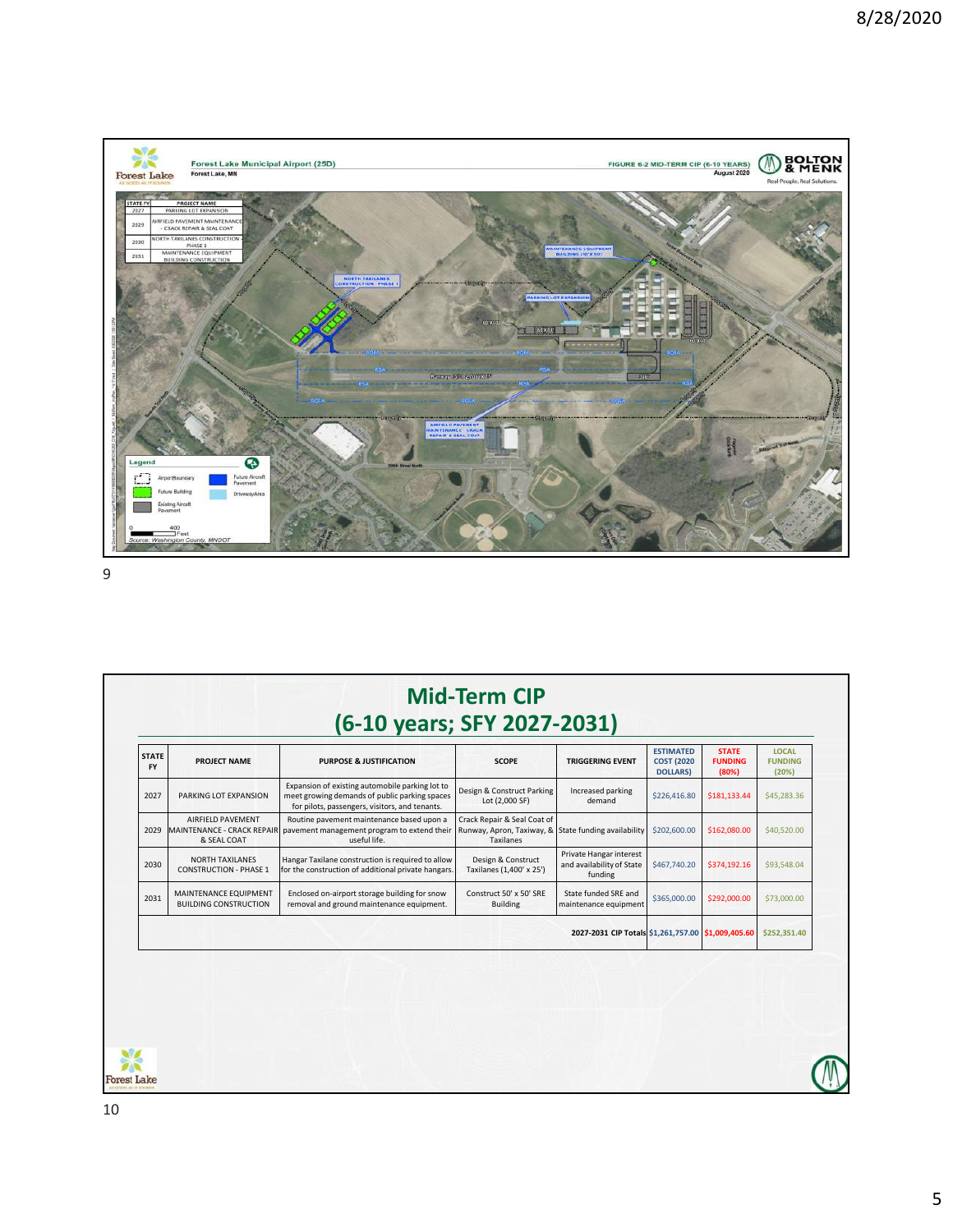

| <b>STATE</b><br><b>FY</b> | <b>PROJECT NAME</b>                                                     | <b>PURPOSE &amp; JUSTIFICATION</b>                                                                                                                          | <b>SCOPE</b>                                                                                            | <b>TRIGGERING EVENT</b>                                                       | <b>ESTIMATED</b><br><b>COST (2020)</b><br><b>DOLLARS</b> | <b>STATE</b><br><b>FUNDING</b><br>(80%) | <b>LOCAL</b><br><b>FUNDING</b><br>(20%) |
|---------------------------|-------------------------------------------------------------------------|-------------------------------------------------------------------------------------------------------------------------------------------------------------|---------------------------------------------------------------------------------------------------------|-------------------------------------------------------------------------------|----------------------------------------------------------|-----------------------------------------|-----------------------------------------|
| 2032                      | AIRFIELD PAVEMENT<br><b>IMAINTENANCE - CRACK REPAIRI</b><br>& SEAL COAT | Routine pavement maintenance based upon a<br>pavement management program to extend their<br>useful life.                                                    | Crack Repair & Seal Coat of<br>Runway, Apron, Taxiway, & State funding availability<br><b>Taxilanes</b> |                                                                               | \$214,100.00                                             | \$171,280.00                            | \$42,820.00                             |
| 2034                      | <b>NORTH TAXILANES</b><br><b>CONSTRUCTION - PHASE 2</b>                 | Hangar Taxilane construction is required to allow<br>for the construction of additional private hangars.                                                    | Design & Construct<br>Taxilanes (1,600' x 25')                                                          | Private Hangar interest<br>and availability of State<br>funding               | \$569,487.60                                             | \$455,590.08                            | \$113,897.52                            |
| 2035                      | AIRFIELD PAVEMENT<br>MAINTENANCE - CRACK REPAIR<br>& SEAL COAT          | Routine pavement maintenance based upon a<br>pavement management program to extend their<br>useful life.                                                    | Crack Repair & Seal Coat of<br>Runway, Apron, Taxiway, & State funding availability<br><b>Taxilanes</b> |                                                                               | \$225,600.00                                             | \$180,480.00                            | \$45,120,00                             |
| 2036                      | 300-FOOT RUNWAY 13/31 AND<br>TAXIWAY A EXTENSION TO<br>3.300-FEET       | Runway extension is needed to safely and<br>efficiently accommodate flights to and from 25D<br>by current and future critical design aircraft.              | Design & Extend Runway<br>and Taxiway (300' x 75') &<br>$(485' \times 35')$                             | New Critical Aircraft<br>requiring 3,300-feet<br>Runway length                | \$733,121.48                                             | \$586,497.18                            | \$146,624.30                            |
| 2038                      | <b>RUNWAY 13/31</b><br><b>RECONSTRUCTION</b>                            | Project will provide another 20 years of design life<br>for Runway 13/31.                                                                                   | Design & Reconstruct<br>Runway 13/31 (2,700' x 75') below 55 and availability                           | <b>Runway Pavement</b><br>Condition Index (PCI)<br>of State funding           |                                                          | \$2,071,500.00 \$1,657,200.00           | \$414,300,00                            |
| 2039                      | <b>NORTH TAXILANES</b><br><b>CONSTRUCTION - PHASE 3</b>                 | Hangar Taxilane construction is required to allow<br>for the construction of additional private hangars.                                                    | Design & Construct<br>Taxilanes (1,900' x 25')                                                          | Private Hangar interest<br>and availability of State<br>funding               | \$634,428.40                                             | \$507,542.72                            | \$126,885.68                            |
| 2040                      | <b>NORTH PARKING LOT</b><br><b>CONSTRUCTION</b>                         | Construction of Parking Lot on north development<br>area to meet growing demands of public parking<br>spaces for pilots, passengers, visitors, and tenants. | Design & Construct Parking Expansion of Hangar area<br>Lot (1,500 SF)                                   | to the north                                                                  | \$235,541.80                                             | \$188,433.44                            | \$47,108.36                             |
| 2041                      | <b>TAXIWAY A RECOSNTRUCTION</b>                                         | Project will provide another 20 years of design life<br>for Taxiway A.                                                                                      | Design & Reconstruction<br>Taxiway A (2,700' x 35') &<br>Taxiways A1-A3 (240'x35')                      | <b>Taxiway Pavement</b><br>Condition Index (PCI)<br>below 55 and availability |                                                          | \$1,500,000.00 \$1,200,000.00           | \$300,000.00                            |